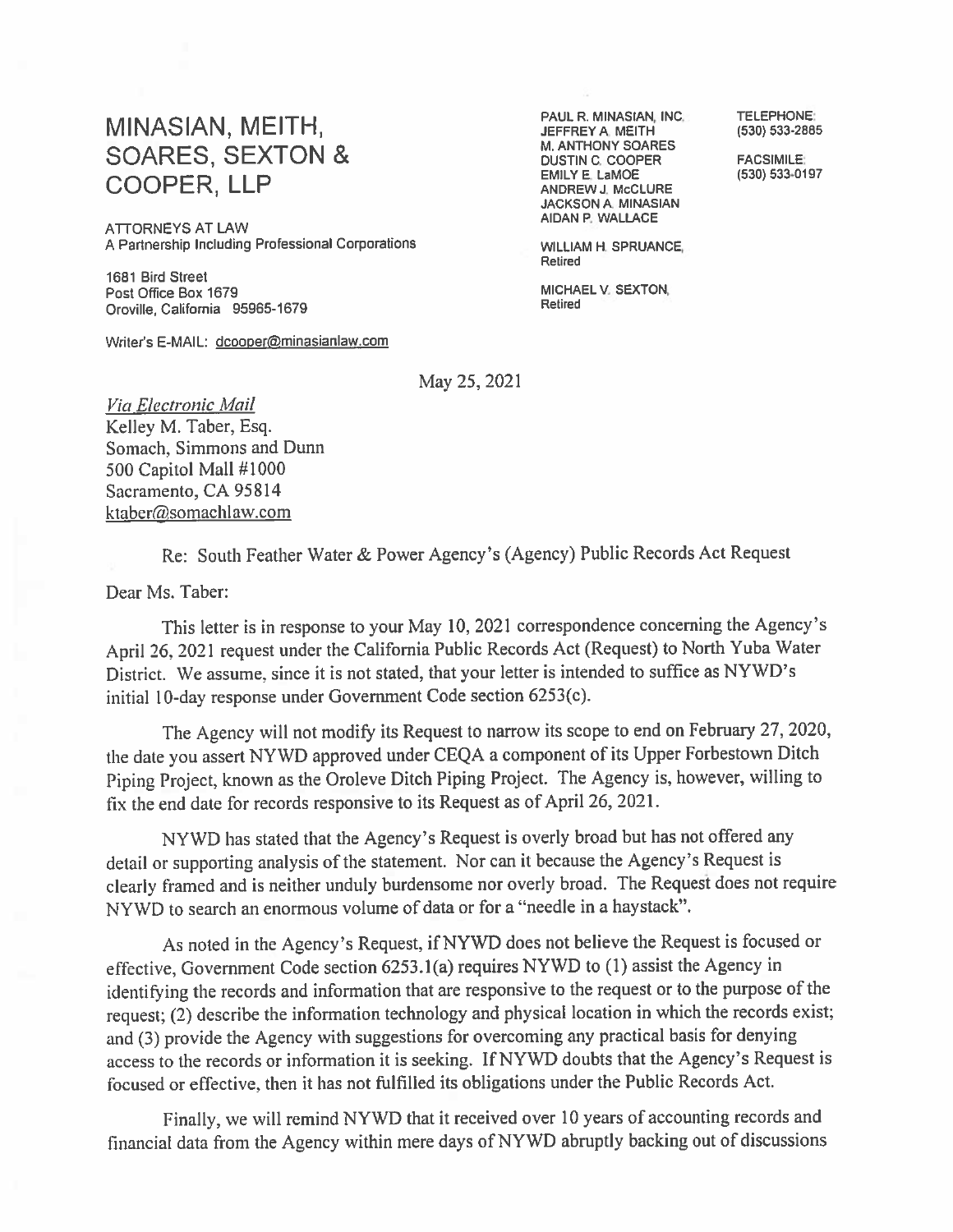To: Kellev Taber South Feather Water & Power Agency's (Agency) Public Records Act Request Re: Date: May 25, 2021 Page 2

concerning a memorandum of understanding for reciprocal rights of access to each district's disclosable public records by threatening litigation to be filed within seven days of January 22, 2021. In contrast, this Request seeks only a fraction of NYWD's otherwise disclosable public records and the Agency has not placed any unreasonable demands on the timing of NYWD's production.

The Agency denies NYWD's offer to stipulate concerning its desire to prepare the record. However, once NYWD complies with the Request and produces responsive public records, the Agency will compile a proposed index. If, at that time, NYWD proposes additional records or the deletion of records, the Agency will meet and confer in good faith to attempt to resolve any such disputes. Assuming dispute at this point would be premature.

Sincerely,

Minasian, Meith, Soares, Sexton & Cooper, LLP **DUSTIN C. COOPER** 

DCC/ast cc: Rath Moseley General Manager, SFWPA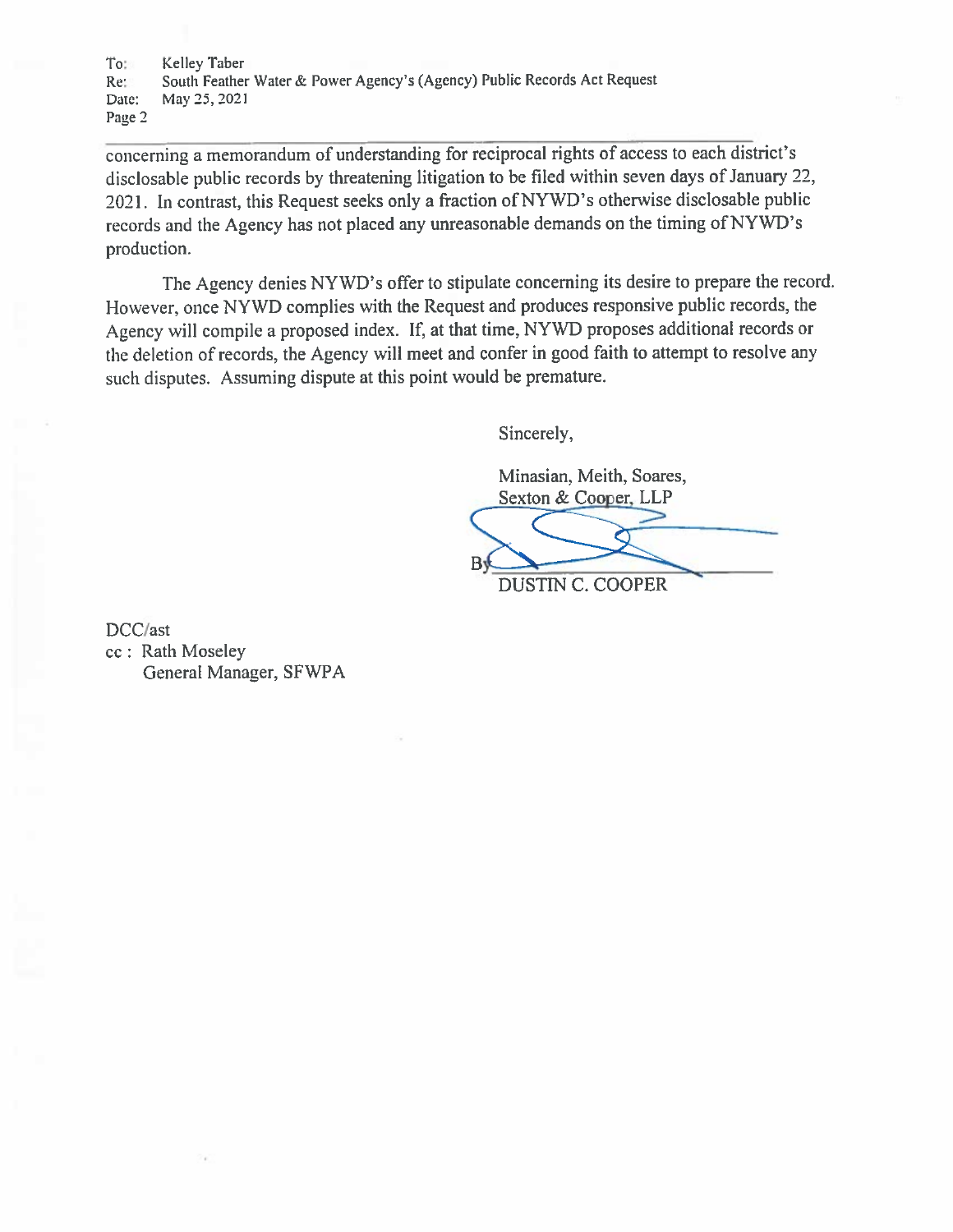

A PROFESSIONAL CORPORATION ATTORNEYS AT LAW 500 CAPITOL MALL, SUITE 1000, SACRAMENTO, CA 95814 OFFICE: 916-446-7979 FAX: 916-446-8199 SOMACHLAW.COM

May 20, 2021

*Via Electronic Mail* Dustin C. Cooper Minasian, Meith, Soares, Sexton & Cooper LLP 1681 Bird Street, P.O. Box 1679 Oroville, CA 95965 [dcooper@minasianlaw.com](mailto:dcooper@minasianlaw.com)

Re. April 26, 2021 Public Records Act Request

Dear Dustin:

This letter provides North Yuba Water District's (District) further response to South Feather Water and Power Agency's (Agency) April 26, 2021 request for documents under the Public Records Act (PRA Request). The Agency's PRA Request was made in connection with its notice of election to prepare the administrative record in *South Feather Water and Power Agency v. North Yuba Water District, et al.*, Butte County Superior Court Case No. 21CV00815, which challenges the District's approval of the Oroleve Ditch Pipeline Project under the California Environmental Quality Act (CEQA). The request primarily seeks categories of documents defined in Public Resources Code section 21176.6, subdivision (e), as comprising the administrative record in a CEQA action.

The District has considered the PRA Request, including the Agency's request for an index of documents that the District has determined are exempt from disclosure under the Public Records Act. The District has determined that due to the scope of the request, which will require collecting and examining a large volume of documents, and the District's limited staff resources, it will require at least 90 days to identify responsive documents and prepare the requested index. The current deadline to certify the administrative record is June 25, 2021. Therefore, an extension of the record preparation deadline will be required.

Moreover, the Agency's request seeks documents related to the Oroleve Ditch Piping Project from 2010 through "the present." With the exception of any Notice of Exemption or Notice of Determination filed after project approval, the administrative record in a CEQA action is limited to documents that were before the public agency at the time it made its decision to approve the project that is the subject of the litigation. (Code Civ. Proc., § 1094.5; *Sierra Club v. California Coastal Comm'n* (2005) 35 Cal.4th 839, 863; *Sacramento Old City*